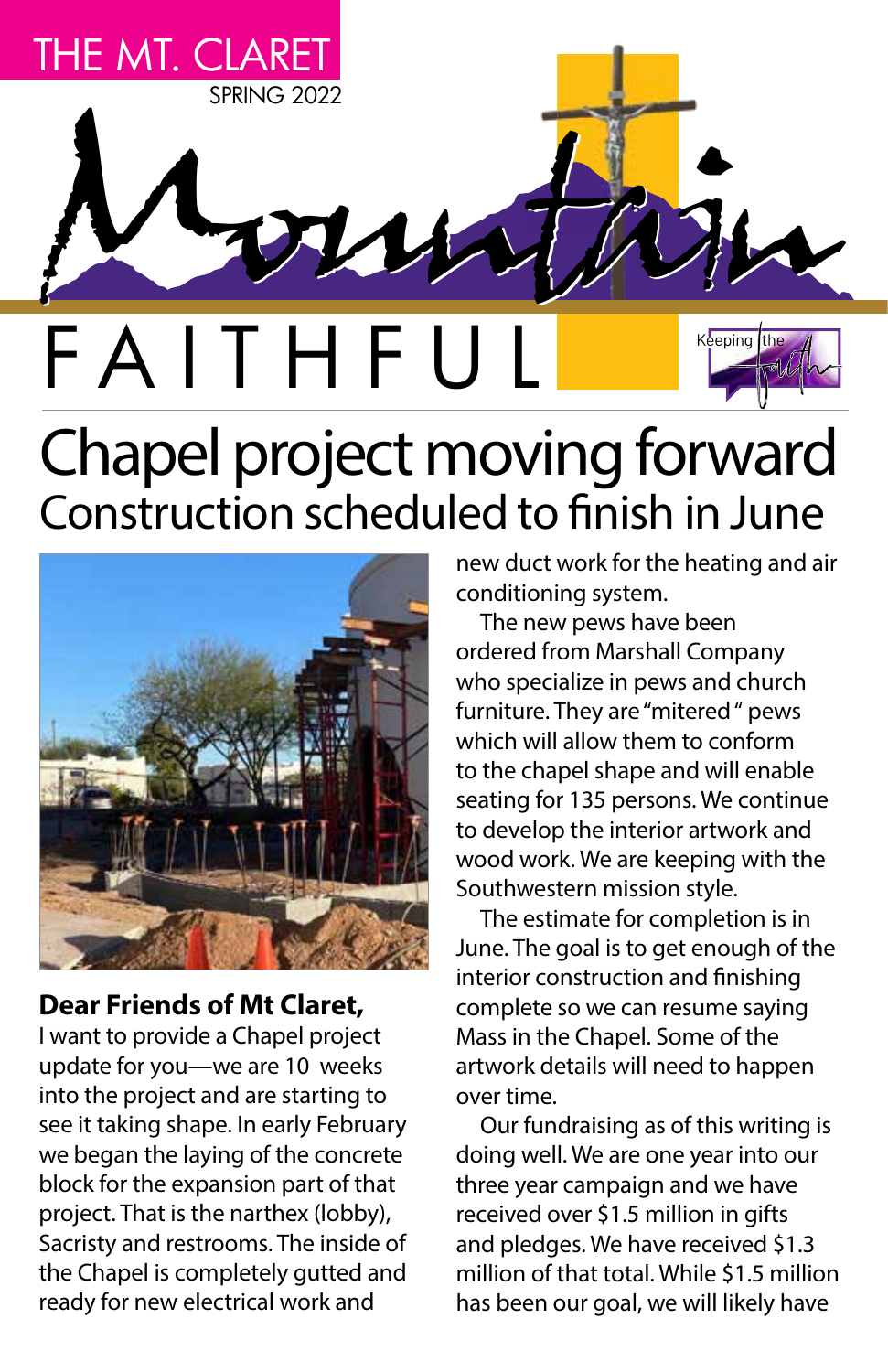some more fundraising to do to fully complete the interior and to improve some of the outside landscaping.

Our temporary conference center chapel space is working out, but has some drawbacks. Because of using the center for Mass, we are restricted on how we can use the conference center for meetings. It will be good to get the chapel completed so that we can resume Mass there and free up this usable space. Besides our Sunday Mass community, our retreat ministries have also been affected by the Chapel construction. They

have been very accommodating and understanding of the situation and we all appreciate it's not permanent.

Yours in Christ, Tom McGuire, Director



# **A TRULY GRATIFYING EXPERIENCE**

is creating a lasting legacy or making a gift in honor or in memory of a loved one. The following **NAMING OPPORTUNITIES** are available. Gifts will be recognized on a plaque in the Narthex of the Chapel.

| <b>NAMING OPPORTUNITY</b>                      | <b>Example COST</b> |  |
|------------------------------------------------|---------------------|--|
| Narthex \$250,000                              |                     |  |
|                                                |                     |  |
|                                                |                     |  |
| Alter Furnishings 390,000                      |                     |  |
| Adoration Chapel  \$40,000 (FUNDED)            |                     |  |
| Heating & Air Conditioning \$40,000            |                     |  |
|                                                |                     |  |
| Confessionals (2) ________________ \$30,000 EA |                     |  |

| <b>NAMING OPPORTUNITY</b>                                                                                            | <b>Example 2005T</b> |
|----------------------------------------------------------------------------------------------------------------------|----------------------|
| Sound System                                                                                                         | \$30,000             |
|                                                                                                                      | \$30,000             |
|                                                                                                                      |                      |
| Portico                                                                                                              |                      |
|                                                                                                                      |                      |
|                                                                                                                      |                      |
| Sacristy 55,000 (FUNDED)                                                                                             |                      |
| <b>Outside Pavers [2016   2016   2016   2016   2016   2016   2016   2016   2016   2016   2016   2016   2016   20</b> |                      |
| (PF) = PARTIALLY FUNDED                                                                                              |                      |





For information on how you can participate in the **Capital Campaign for Mt. Claret** Call Tom McGuire at (602) 840-5066, or visit **mtclaret.org**







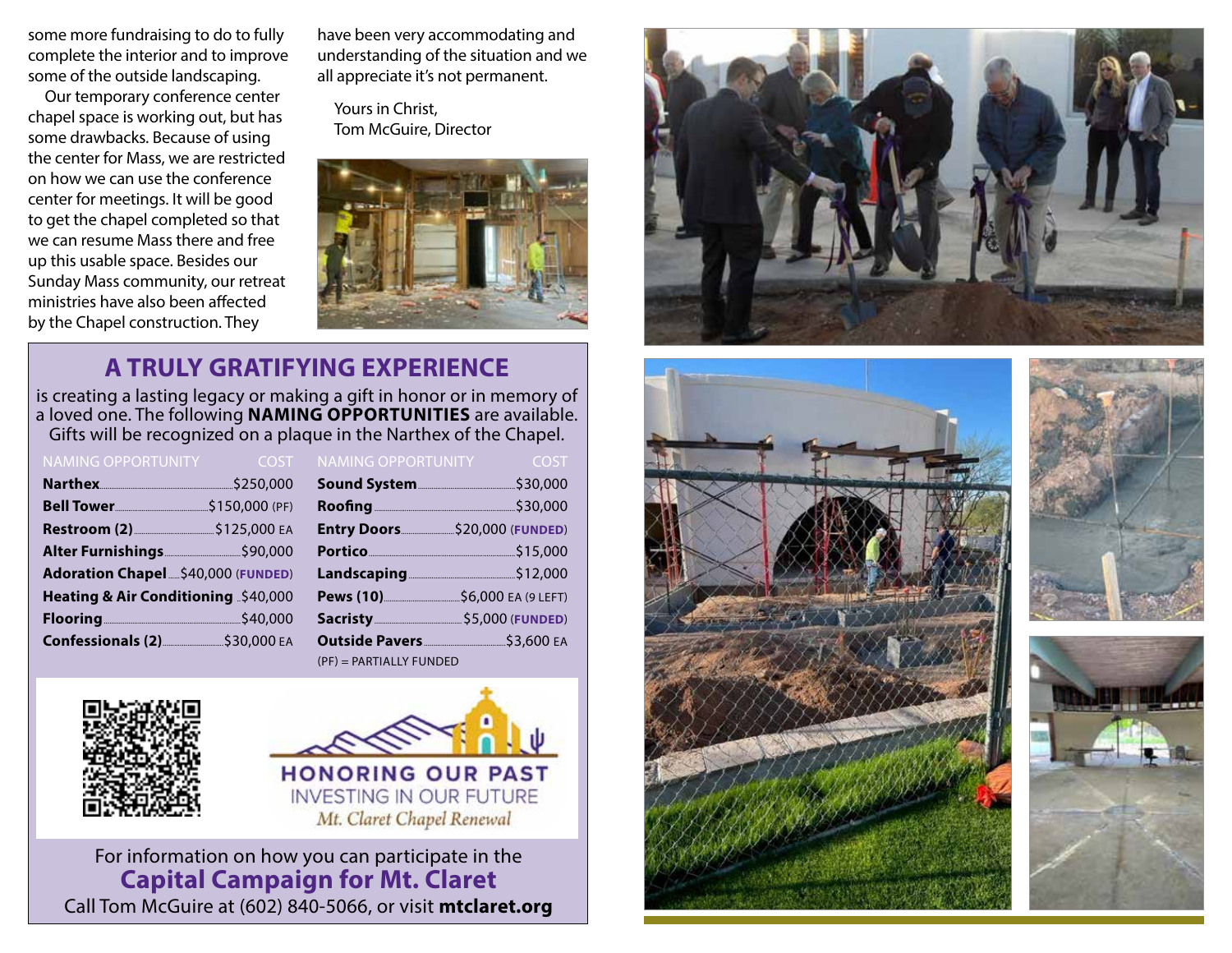

### **Thank you to all of our generous donors**

who have supported Mt. Claret in 2021 with gifts designated to our Chapel project and to our operating budget. Your generosity has ensured that our Chapel project is moving forward and the essential needs of operating

#### our beautiful 10-acre property are met. *May God bless you for your generosity!*

#### **Mt. Claret Club \$10,000+**

Anonymous Charles Pulido Cursillo Movement of Phoenix David and Kimberly Cesal Frank and Virginia Palamara Gerry and Teresa Severson Helen Jaros James and Colleen Edwards Joseph and Delene Stegmayer Joseph and Nancy Contadino Joseph Zavislak Kim Komando and

Edward Young Kristofer and Rita Sippel Leonard and Janice Tichavsky Lucia Marusiak Robert and Kathleen Duyck Roland Nehring Russell and Lori Scaramella Scaramella Faith Foundation Steve and Amy Jerome

#### **Our Lady of Guadalupe Club \$1,000 +**  Al Stimac Alice Wold

Andre and Pati Niebling Andy Mellen Bill and Mary Kay Leonetti Cande and Rosemary deLeon Catholic Engaged Encounter Cheryl Sucato Christ Child Society of Phoenix Colin and Erin Campbell Daniel and Rosanne Collins Delightful Waters Donald Leo, Jr. Donna Venteicher Drew and Laurie Brown Edward and Elida Desmond Eugene and Karla Keller Fr. Jim Trempe Frances Hudock Francis J "Buzz" Slavin Frank Agnone and Brenda Dennert Frank and Theresa Cibulka, Jr. Gary and Karen Thomson Grace Cooper Graham Johnson Jack Hubbard James and Barbara Gallagher James and Penny Willson James Kopp Jason and Ronda Van Arsdale

Jazzeline Perez Jim and Nancy Pappas John and Cathy Giedraitis John and Jeanne O'Brien John and Kay Sack John and Mary Stanek John and Sarah Ann Auther John and Stephanie Kerkorian John Marmion Josef and Renate Ratschan Karen M. Pratte Leo Kosch Lori McClelland Louis Gruettert Lynne Magnotto Manny and Daneen Yrique Margaret Bushard Margaret Licosati Mark and Maggi White Mark Collins Mary Dombroski Mary and Terry Schmidt Mary Lou Ward Matt and Barbara Toney Matthew and Cathy Massimi Matthew and Monica Dippre Matthew and Olivia Murphy Michael and Marty Murphy Michael and

Melissa Kapanicas Michael and Sheila Geddes Michael and Susan McGuire Michael Melby Msgr. Gilbert Rutz Nancy and Judson Ball Patricia Crowley Patricia L. Wilson Patricia Wilson Paul and Joanne Diggins Paul and Shirley Davis Peter and Linda McLaughlin Richard and Pamela Hannon Richard and

Sandy Kennedy, Sr. Richard and Teal Trujillo Robert and Beatrice Carey Robert and

Cynthia Bullington, Jr. Robert and Gwenda Jacober Sacramental Community Inc. San Tan Montessori School Sandra Ardy Scott and Shawna Reynolds Sisters of Charity of the

Blessed Virgin Mary Sr. Joan Nuckols, B.V.M. Ted and Barbara Cruz Terri Tierney Clark Thomas and Sharon France Thomas McGuire Vincent and Lorna Honan Virginia Nolan-Palleschi William and Carmen Navarro William and Felicia Wong

#### **Msgr. McMahon Club \$500+**

Al and Christy Asta Albert and Mary Margaret Monillas Barbara Mitchell Blythe Sweeney Bob Rawlins Build Inc. Charles and Regina Myers Dave and Susie Roessler Delores Jakubek Dominic and Mary Mininni Donald and Ginia Shawl Doug and Zelda Graham Eileen Thompson Eugene and Bette Laatsch Fr. Eamonn Boland Frank Leavy

Gary and Carol Long George and Jean Chasse George and Karen Quinif Gloria Alkire Humco Jeff Clark John and Susan Junker Joseph and Jessica Bushard Julianne Berkel K.P. and Marianne Shallal Kathy Gabrielson Kristin Lewis Kurt and Denise Schuler Michael Menousek MTS Painting Nick and Carrie Davis Patty Chesebrough Paul Gitter Ricardo and Gem Chavez Robert Leonard Sharon Matson Shawn Murphy Shawnee and Tate Hill Stephanie Silva Thomas Mulhern Tony and Gail Damico Whitney and Murphy

#### **Mt. Claret Supporter Up to \$500**

Funeral Home

Al and Peggy Frei Alvaro and Teresa Ornelas Amy Flood and Larry West Amy LaDow Andrew Kozusko Angelina Brown Ann Karber and Robert White Anna Sipos Benjamin Burciaga Betsey Bayless Betty Bott Bill and Leana Cronin Bill Kurtz Bonnie Boag Bryan and Kathy Auman Catherine M. Foley Catherine Otondo Catholic Singles Community Charles and Carol Dries, Jr. Charles Gray Chris and Teresa Georges Chris Houk Chuck Ford

Coady Owens Colin Slattery Colleen Foley Craig and Colleen Esslinger Cynthia Ann Daddona Dan and Nancy Yahraus Daniel and Marguerite Eberle Daniel Leaf David and Janet Gironda David Buffalo Dawn Goodfriend Dcn. James Trant Debbie Atkinson Debra Abel Denise Brittain Dennis and Tisa Williams DeVon Connors Diane Skotak Donald and Carol Engel Donald and Nancy Gorny Donald LoPiccolo Donna and Jon Olson Donna DeMilia Donna Killoughey Bird Dorothy Anderson Dorothy Burns Dottie Wojno Edna Langley Edward and Mary Gray Edward and Yvonne Ciszczon Elaine O'Toole Epson America Eric and Jennifer Sentz Eric Salazar Eric Westby Erin Blanchette Erin Regan Estevan and Estevan Wetzel Eunice Thomas Evelyn Knott Fr. Eugene Florea Fr. Paul Mast George and Cecelia Dusold George and Michelle Lessard George Drolet George Moore Gervais and Margaret Neno Gibson and Kathy Pratt Ginger and Gene Henggeler Harry and Yolanda Kolar HDA Architects Interdependence Public Relations Irene Surdyk

Chuck Stangler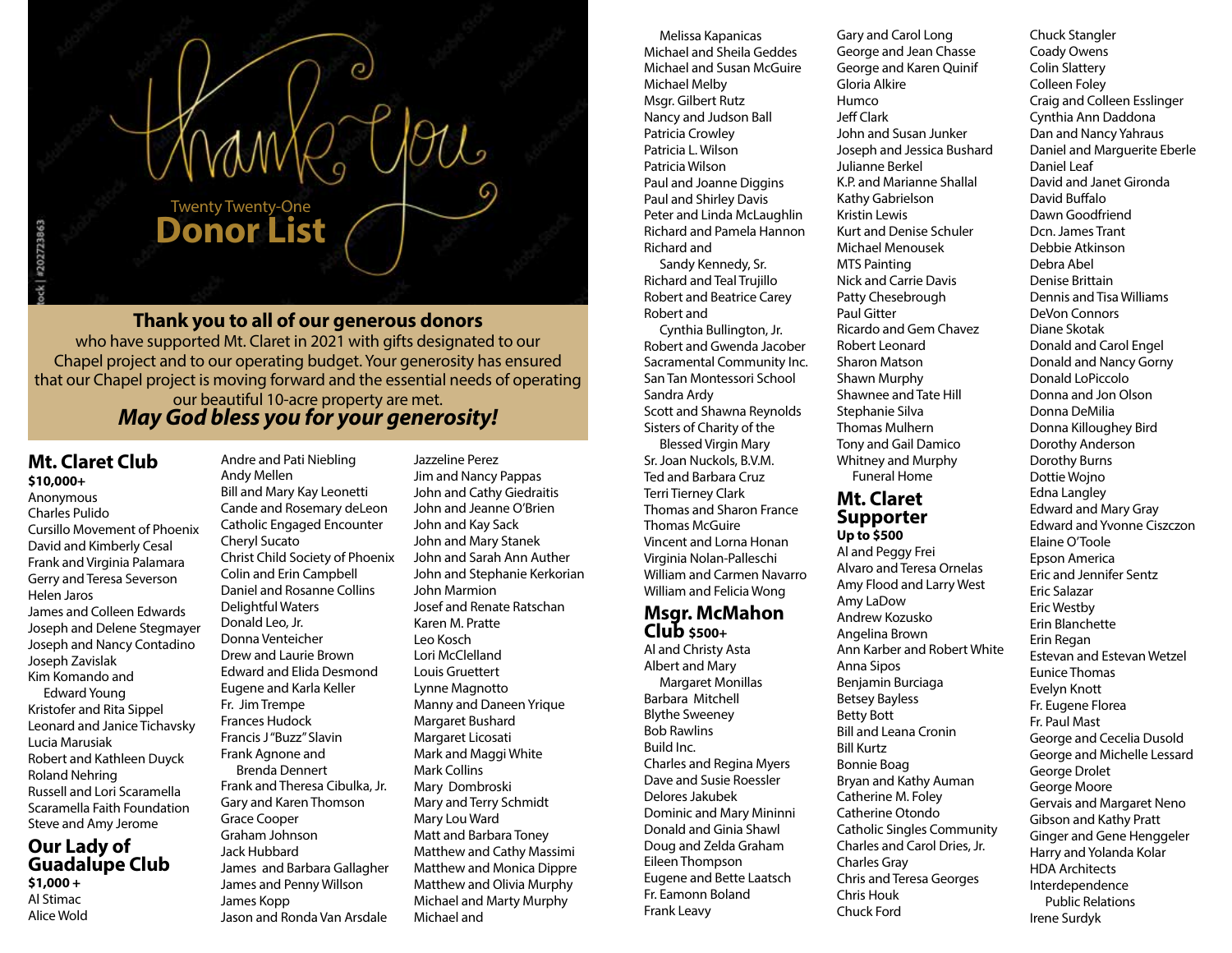Jack Badame James and Diane Scalise James and Marie Fogle James Pompe Jamie Karpowich Janet Callaghan Janet Waring Jeanette Walker Jerry Foster Jerry Pena Jessica Kozlowski Jim Jones Joe and Angela Fairlie Johanna Warner John and Barb Burgess John and Jan Frank John and Margaret Ann Mickel John and Melissa Soza Fees John and Nancy Tanner John Bushard John G. and Linda Bohon, Jr. John Potaczek Jon Turoczy Jonathan Martone Joseph Randza Joseph Reynolds Joy Sabol Juanita Baker and Martha Taylor Kaely Graham Karen Tierney Karla Johnson Kathleen Hicks Kathleen Rubino Kathy Lord Kay Bond and Lloyd Brandt Keith and Anna Tigue Kelly Bushard Kevin and Anne Keenan Kevin and Michele Kilker Kim Marie Reyes Kyle and Mary Jones Lara Weeks Legatus of Phoenix Leonila Bustamante Linda Boland

Linda Schlenker Linda Yakoo Lisa Hughes Lisa Weisenburger Louis and Mary Stahl Lucille Masko Lucinda Maine Luis and Gloria Argueso Luis Ochoa MacGarret Becker Malcolm and Karen Ord Margaret Thull Margaret Tobin Maria Calvey Mark and Barbara Lishko Mary Ann Zuniga Figueroa Mary Beth Martin Mary Garvey Mary Lanverman Mary Sebald Mary Simon Matthew and Lisa Scanlon Maureen Schmid May Lourdes Olan Olan Michael and Colleen Flood Michael and Katie Baker Michael and Mona Smith Michael and Nora Falvey Michael and Sharon Phelan Michael and Sue Gregg Michael Coleman Michael Hesse Michael Murphy Michele Camacho Mike Murphy Monica Boley NCPDP Foundation Nicholas and Nelfi Filips Nicole Winter Pat Mansfield Patrick and Marcia Quinn Patty O'Neal Paul Messinger Peggy Sandahl Peter Couleur Rafaela Vittone

Ramona Felix Rebecca Davidson Richard and Judy Brecheisen Richard and Nancy Kijewski Richard Barney Richard Dwyer Robert and Phyllis Naujokaitis Robert Bancroft Robert Krogh Roberta Chavez Roderic Harris Roderick and Dorothy O'Connor Roger and Rosanna Molieri Sean and Brenda Halpain Skyline Productions Sonia Heath St. Francis Xavier Parish St. Joseph Church Stephen Kent, Jr. Stuart and Julie Ann Navarro Estes Susan Jaros Terry and Janice Hoeschler Theodore Tong Thomas and Marianne Phelan Thomas and Marybarb Galeziewski Thomas and Paula Osterday Tod E. Carson Tom Marchant Tom Navarro Ursula Cowley Vera Colleen Butler Vera Tognato Goltzer Veronica Lucas Vincent Byrne Virginia Agar Walter Danley Wendy Franz William Ternes Yovana Portillo Yvette Lee

|                    | <b>Upcoming Retreat Schedule</b>                      |  |
|--------------------|-------------------------------------------------------|--|
| March 10-13        | <b>Men's English Cursillo</b>                         |  |
| <b>March 17-20</b> | <b>Women's English Cursillo</b>                       |  |
| April 1-3          | <b>Spanish Engaged Encounter</b>                      |  |
| April 8-10         | <b>English Engaged Encounter</b>                      |  |
| April 8-10         | <b>Catholic Singles Community</b>                     |  |
| April 13-17        | <b>Immaculate Heart of Mary Parish Silent Retreat</b> |  |
| April 21-24        | <b>St. Timothy ACTS Women's Retreat</b>               |  |



Please join us! April 26, 2022 5:00-7:00pm Social

## Mt. Claret Retreat Center

It is a wonderful way to gather our community together over good food , drink, friendship and fellowship! This will be held in our dining room and outdoor patio

RSVP to: Shawnee.Hill@mtclaret.org 602.840.5066 by April 22